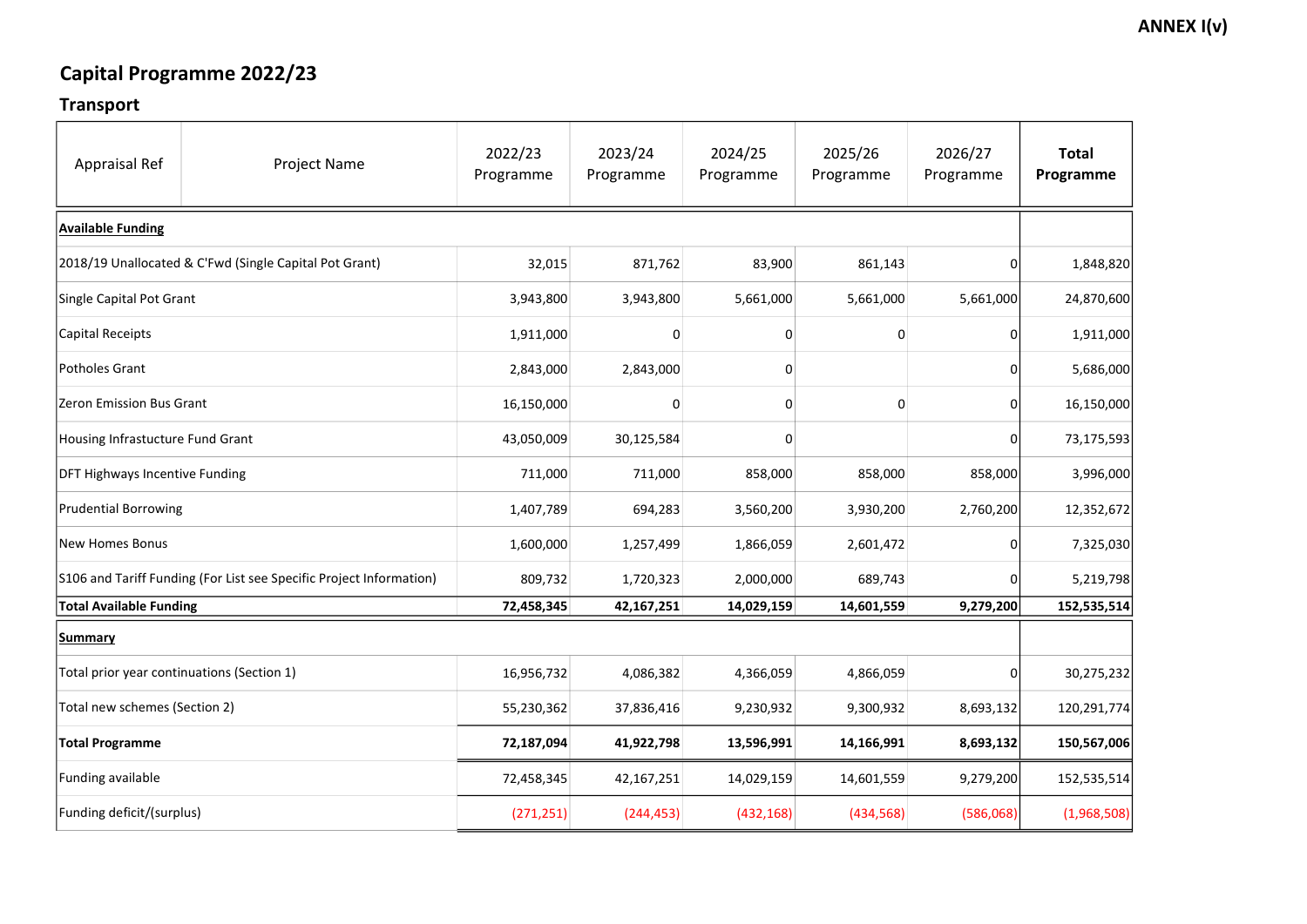#### Transport

| <b>Appraisal Ref</b>                    | <b>Project Name</b>                                                           | 2022/23<br>Programme | 2023/24<br>Programme | 2024/25<br>Programme | 2025/26<br>Programme | 2026/27<br>Programme | <b>Total</b><br>Programme |
|-----------------------------------------|-------------------------------------------------------------------------------|----------------------|----------------------|----------------------|----------------------|----------------------|---------------------------|
| Cumulative funding deficit/(surplus)    |                                                                               | (271, 251)           | (515, 704)           | (947, 872)           | (1,382,440)          | (1,968,508)          |                           |
|                                         | <b>Section 1 - Prior Years' Continuing Schemes</b>                            |                      |                      |                      |                      |                      |                           |
|                                         | Zero Emissions Bus Initiative                                                 | 16,150,000           | $\Omega$             | 0                    | 0                    | 0                    | 16,150,000                |
|                                         | <b>Major Projects</b>                                                         |                      |                      |                      |                      |                      |                           |
| 50CPX00353                              | <b>Monkston Roundabout</b>                                                    | 300,000              | 720,323              | 1,000,000            | 2,500,000            |                      | 4,520,323                 |
| 50CPX00354                              | Crownhill - Loughton Improvements                                             | 306,732              | 1,000,000            | 1,000,000            | O                    | O                    | 2,306,732                 |
| 50CPX00265                              | <b>East West Rail</b>                                                         | 200,000              | 2,366,059            | 2,366,059            | 2,366,059            |                      | 7,298,177                 |
| <b>Total Prior Years' Continuations</b> |                                                                               | 16,956,732           | 4,086,382            | 4,366,059            | 4,866,059            | 0                    | 30,275,232                |
| funded                                  | Section 2 - 2022/23 Programme and future years bids provisionally             |                      |                      |                      |                      |                      |                           |
| 50T4X051                                | <b>Bridge Programme</b>                                                       | 0                    |                      | 365,000              | 485,000              | 1,320,000            | 2,170,000                 |
| 50CPX00815                              | <b>Principal Bridge Inspection Programme</b>                                  | 200,000              | 175,000              | 150,000              | 150,000              |                      | 675,000                   |
| 50CPX00312                              | Bridge Approach Safety Barrier Upgrades                                       | 350,000              | 400,000              | 350,000              | 350,000              | 50,000               | 1,500,000                 |
| 50CPX00315                              | Protective coatings to bridge structural<br>elements                          | 30,000               | 30,000               | 30,000               | 30,000               | 150,000              | 270,000                   |
| 50CPX00316                              | Porte Cochere Roof upgrades                                                   | 225,000              | 250,000              | 200,000              | 200,000              | 150,000              | 1,025,000                 |
| 50CPX00317                              | Structural Improvements to Structures inc<br><b>Bridge Joint Replacements</b> | 217,900              | 226,900              | 150,000              | 150,000              | 150,000              | 894,800                   |
| 50CPX00318                              | Footbridge Refurbishments                                                     | 75,000               | 100,000              | 25,000               | 25,000               | 250,000              | 475,000                   |
| 50CPX00325                              | Special Investigation of Half Joint St                                        | 20,000               |                      | 0                    | 0                    |                      | 20,000                    |
| 50CPX00927                              | <b>Tickford Bridge Newport Pagnell Re-painting</b>                            | 365,000              |                      |                      | 0                    | 0                    | 365,000                   |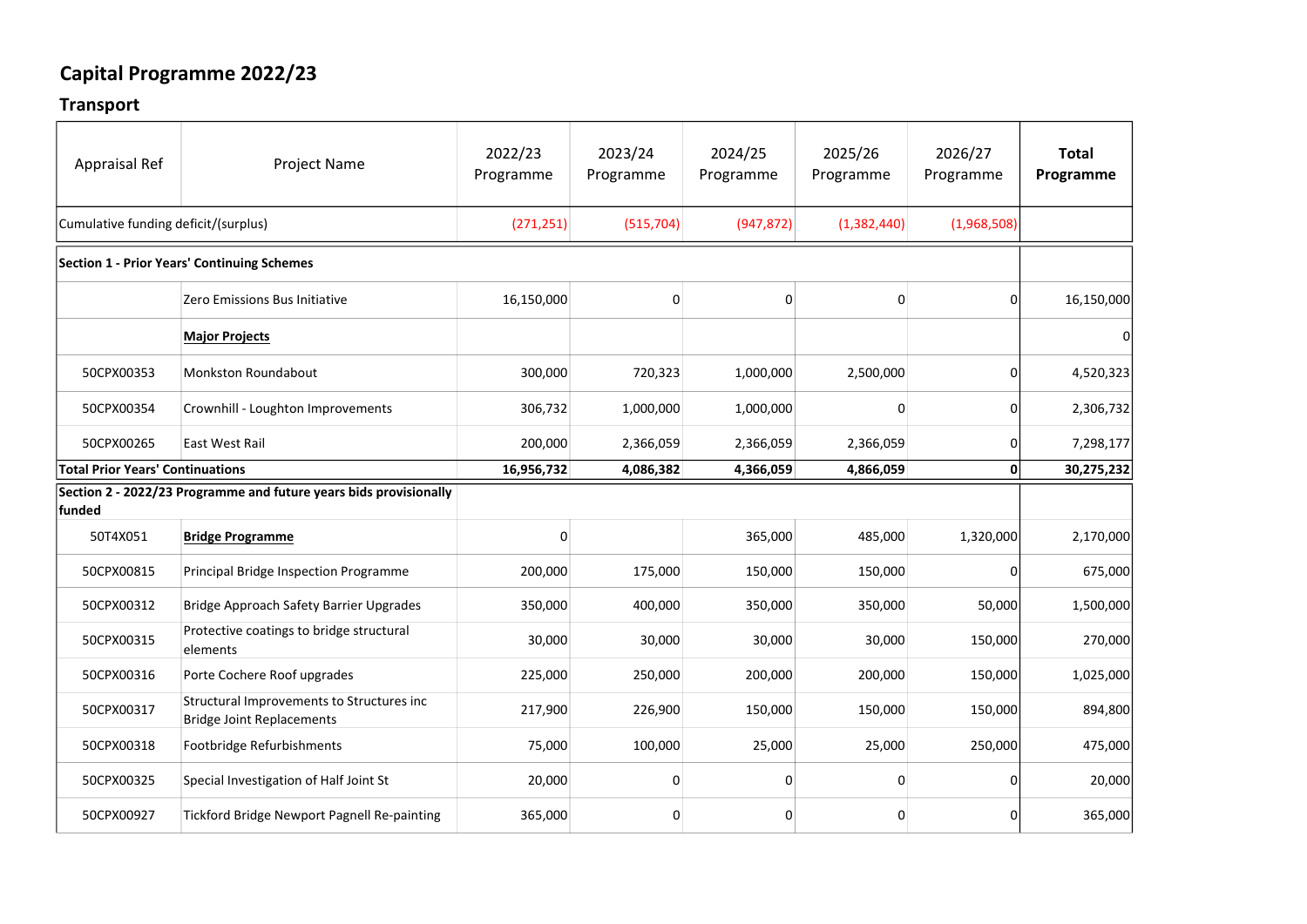#### Transport

| <b>Appraisal Ref</b> | <b>Project Name</b>                                                      | 2022/23<br>Programme | 2023/24<br>Programme | 2024/25<br>Programme | 2025/26<br>Programme | 2026/27<br>Programme | <b>Total</b><br>Programme |
|----------------------|--------------------------------------------------------------------------|----------------------|----------------------|----------------------|----------------------|----------------------|---------------------------|
| 50CPX00332           | H10 Canal Bridge Upgrading                                               | 320,232              | 0                    | 0                    | 0                    | 0                    | 320,232                   |
| 50CPX00926           | H9 Bridge River Challenge Fund                                           | 157,357              | 291,000              | O                    | $\mathbf 0$          | 01                   | 448,357                   |
| new                  | Footbridge low bridge height restrictions                                | 65,000               | 0                    | 0                    | 0                    | 01                   | 65,000                    |
|                      | <b>Street Lighting</b>                                                   |                      |                      |                      |                      |                      |                           |
| 50CPX00668           | Street Lighting Column Replacement & LED<br>conversions                  | 500,000              | 500,000              | 1,500,000            | 1,500,000            | 500,000              | 4,500,000                 |
|                      | <b>Highways</b>                                                          |                      |                      |                      |                      |                      |                           |
| 50CPX00936           | Redways Improvements                                                     | 200,000              | 200,000              | 200,000              | 200,000              | 200,000              | 1,000,000                 |
| 50CPX00937           | Footpath Improvements                                                    | 160,000              | 160,000              | 200,000              | 200,000              | 200,000              | 920,000                   |
| 50CPX00336           | <b>Carriageway Resurfacing</b>                                           | 1,308,000            | 1,308,000            | 1,708,000            | 1,708,000            | 2,170,200            | 8,202,200                 |
| 50CPX00933           | <b>Redway Resurfacing</b>                                                | 200,000              | 200,000              | 200,000              | 200,000              | 200,000              | 1,000,000                 |
| 50CPX00337           | <b>Surface Dressing Programme</b>                                        | 1,167,000            | 1,417,000            | 2,750,000            | 2,700,000            | 1,950,000            | 9,984,000                 |
| new                  | <b>Traffic Signals Upgrade</b>                                           | 100,000              | 100,000              |                      | 0                    | ΩI                   | 200,000                   |
| 50CPX00935           | Highways and pavement asset enhancement<br>programme                     | 200,000              | 200,000              | 200,000              | 200,000              | 200,000              | 1,000,000                 |
| 50CPX00341           | Upgrading of Highway Carrier drains                                      | 100,000              | 100,000              | 100,000              | 100,000              | 100,000              | 500,000                   |
| 50CPX00345           | <b>Vehicle Safety Barriers</b>                                           | 125,000              |                      |                      | 0                    | $\mathbf{0}$         | 125,000                   |
| 50CPX00130           | White Lining Programme                                                   | 150,000              | 150,000              | 150,000              | 150,000              | 150,000              | 750,000                   |
| 50CPX00821           | <b>Directional Signs</b>                                                 | 250,000              |                      |                      | 0                    | $\overline{0}$       | 250,000                   |
| 50CPX00939           | <b>CMK Capital Programme works (Pavements &amp;</b><br>Street Furniture) | 50,000               | 50,000               | 50,000               | 50,000               | 50,000               | 250,000                   |